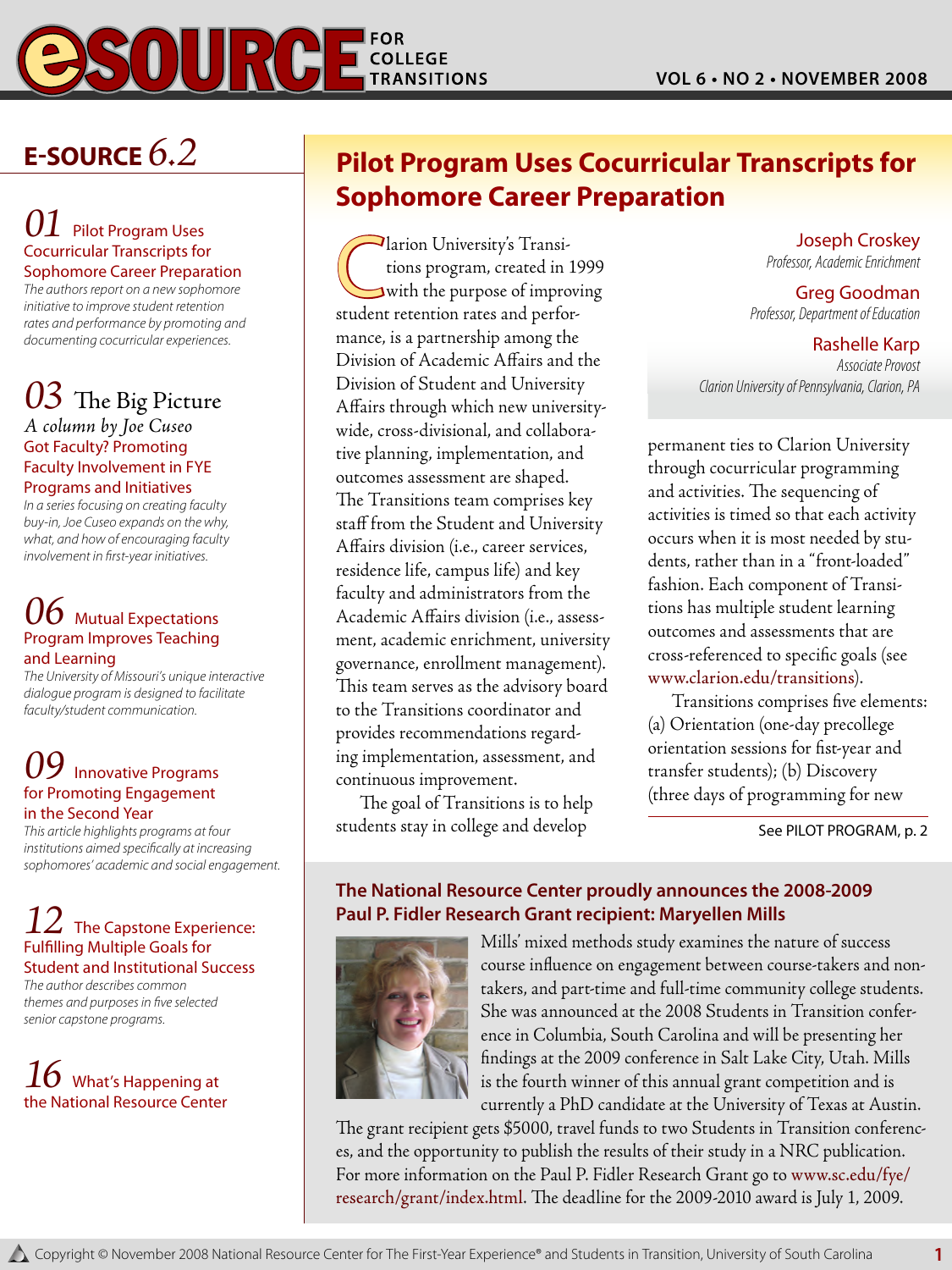### **FOR COLLEGE TRANSITIONS**

### **Vol 6 • No 2 • November 2008**

#### PILOT PROGRAM Cont. from p. 1

students during the weekend prior to their first semester); (c) Exploration (credit-bearing, peer/faculty-facilitated cocurricular programming during the first college year); (d) Sophomore Focus (career experiences during the sophomore year and an official cocurricular transcript); and (e) Academic Mentoring (career preparation during the junior and senior years). This article describes Sophomore Focus and the strategy we devised to document and assess its effectiveness.

The goal of Sophomore Focus is to engage every sophomore in at least one cocurricular activity in the areas of leadership, citizenship, volunteerism, career experience, and/or personal growth. We identified these areas as the ones most likely to support a successful transition to life after college and defined them as follows:

- Leadership. Activities through which students develop their knowledge about leadership and practice leadership skills
- *• Citizenship*. Activities through which students develop a heightened sense of civic responsibility
- • *Volunteerism*. Activities through which students serve others with their time, resources, or skills, without expectation of financial compensation
- *Career experience.* Activities through which students gain first-hand experience with a career
- Personal growth. Activities that expand students' horizons culturally, emotionally, intellectually, physically, socially, or spiritually to help them become well-rounded individuals



*Clarion University's cocurricular transcript documents a student's service activities and accompanies the academic transcript.*

Echoing the literature on sophomore-year retention, engagement in cocurricular activities has been identified by the Clarion University community as a most effective way to help students avoid the *sophomore slump*. In addition to minimizing sophomore slump, the University also believes that creating sophomore career experiences, including job shadowing, field experiences, volunteer work, and other similar experiences, will help sophomores develop skills and attitudes that comport with their chosen career paths. A university-wide inventory of these types of experiences found that the University sponsors hundreds of career experiences through numerous student organizations, mandated cocurricular activities related to class assignments or degree requirements, and affiliations with more than 100 external agencies for which students provide volunteer

and paid services. The inventory also revealed that the issue was not whether the University provided sophomores career experiences, but rather, how to provide students with a concrete representation of the intangible benefits associated with these kinds of experiences. Our solution was the development of the cocurricular transcript.

Clarion University's cocurricular transcript (CCT) officially documents a student's cocurricular experiences in a format similar to the academic transcript and is sent with the academic transcript to potential employers and to graduate school admissions offices. Campus organizations, faculty, and external organizations submit, via the web, cocurricular activities in the areas of leadership, citizenship, volunteerism, career experience, and personal

See PILOT PROGRAM, p. 14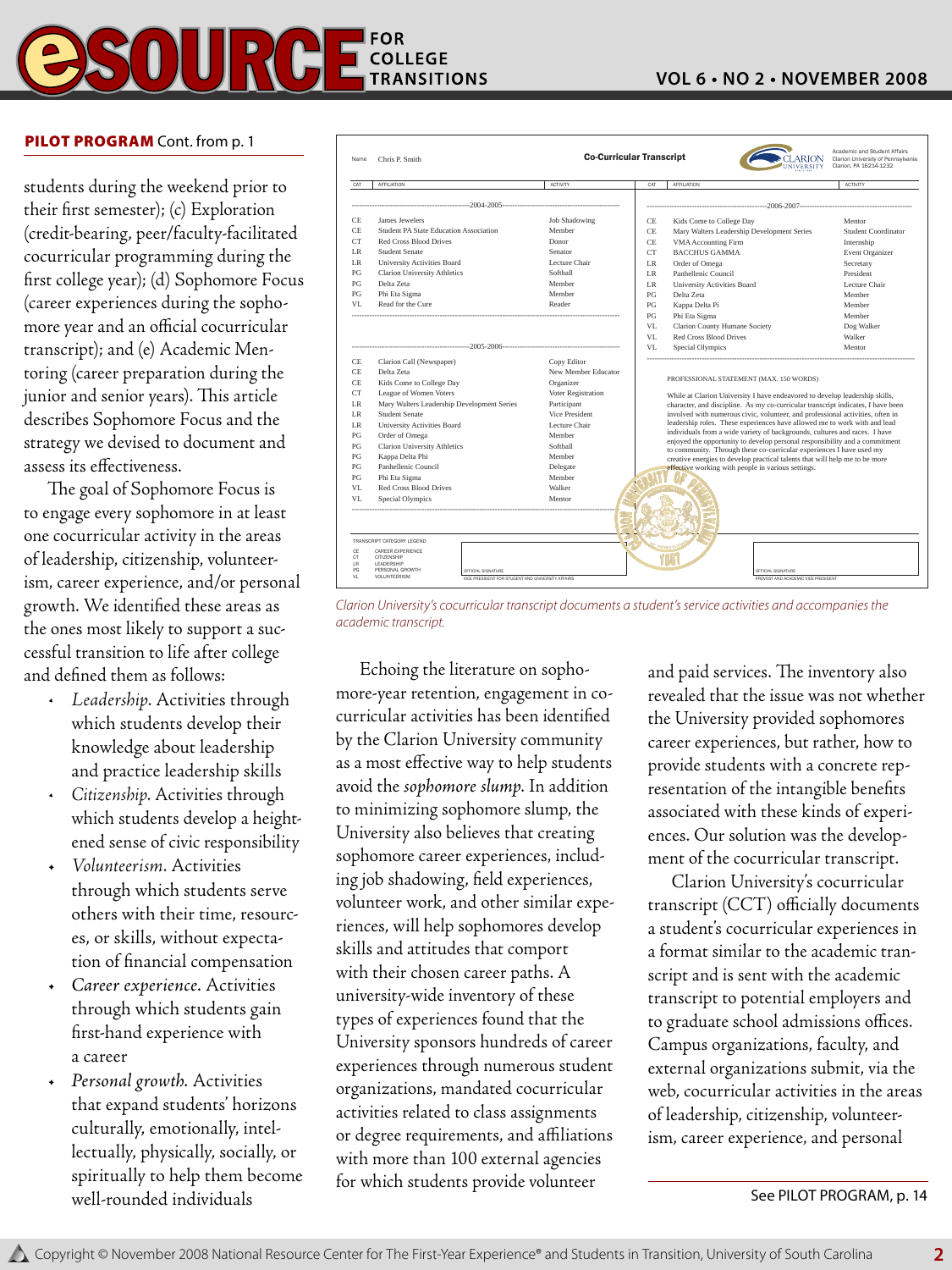



# The Big Picture faculty-student contact outside the

### Joe Cuseo

*Associate Professor, Psychology; Director, Freshman Seminar Marymount College, Rancho Palos Verdes, CA*

### **Got Faculty? Promoting Faculty Involvement in FYE Programs and Initiatives**

 $\exists$ he issue of increasing faculty involvement in first-year experience (FYE) programming has received regular attention on the FYE-Listserv, and it ranked first in a recent, informal, needs-assessment survey of *E-Source* readers. Such observations reinforce an argument that was made in the first issue of this column, namely: FYE professionals are not only new-student advocates but also agents of change.

It has been said that attempting to produce change in higher education is "harder than tying to move a graveyard" (Fife, 1982, p. xv). In particular, faculty resistance to change can be so intense that it once prompted the former president of the University of Chicago to caustically claim that, "Every advance in education is made over the dead bodies of 10,000 resisting professors" (Robert Hutchins, quoted in Seymour, 1988). However, this article rests on the assumption that there are faculty who may be intrinsically interested and willing to become involved in FYE programming if they knew exactly what roles

they could play and why they should play them. Here, I will focus on strategies targeted at faculty to promote change or buy-in with respect to FYE programs and initiatives.

### **Why? The Case for Faculty Involvement With First-Year Experience Programs**

While it is unfortunate that many faculty do not become involved with first-year students outside the classroom, it is understandable since graduate education does not provide instructors with preparation for (or mention of) this role, and upon entering the professoriate, new-faculty orientation and professional development often do not encourage it.

The research evidence supporting faculty involvement with students outside the classroom is formidable, and the positive outcomes empirically associated with it are multiple. One would be hard-pressed to find any other college-experience variable with as much empirical support for as many positive educational outcomes. In short, research indicates that

classroom promotes the following:

- • Retention/persistence to graduation
- • Academic achievement/ performance
- • Critical thinking
- • Personal and intellectual development
- • Educational aspirations
- Satisfaction with faculty
- • College satisfaction
- • Perceptions of college quality (Astin, 1977, 1993; Kuh, 1995; Kuh et al., 1991, 1994; Pascarella & Terenzini, 1991, 2005; Tinto, 1993)

Furthermore, the positive effects of faculty-student contact outside of class have been found to have a direct effect on educational outcomes that is independent of other college experiences and student characteristics. Thus, its association with positive outcomes cannot be simply dismissed as being caused by the tendency of already high-achieving students to engage in more frequent out-of-class contact with faculty.

### **What? A Variety of Meaningful Faculty-Student Interactions**

The wider the range of options offered to faculty for contributing to the FYE, the greater will be their sense of control or ownership of the process and the greater the likelihood they will find an activity that represents a "good fit." Listed below is a range of activities that may already be available, or could be made available, to faculty for involvement with FYE initiatives.

See CUSEO, p. 4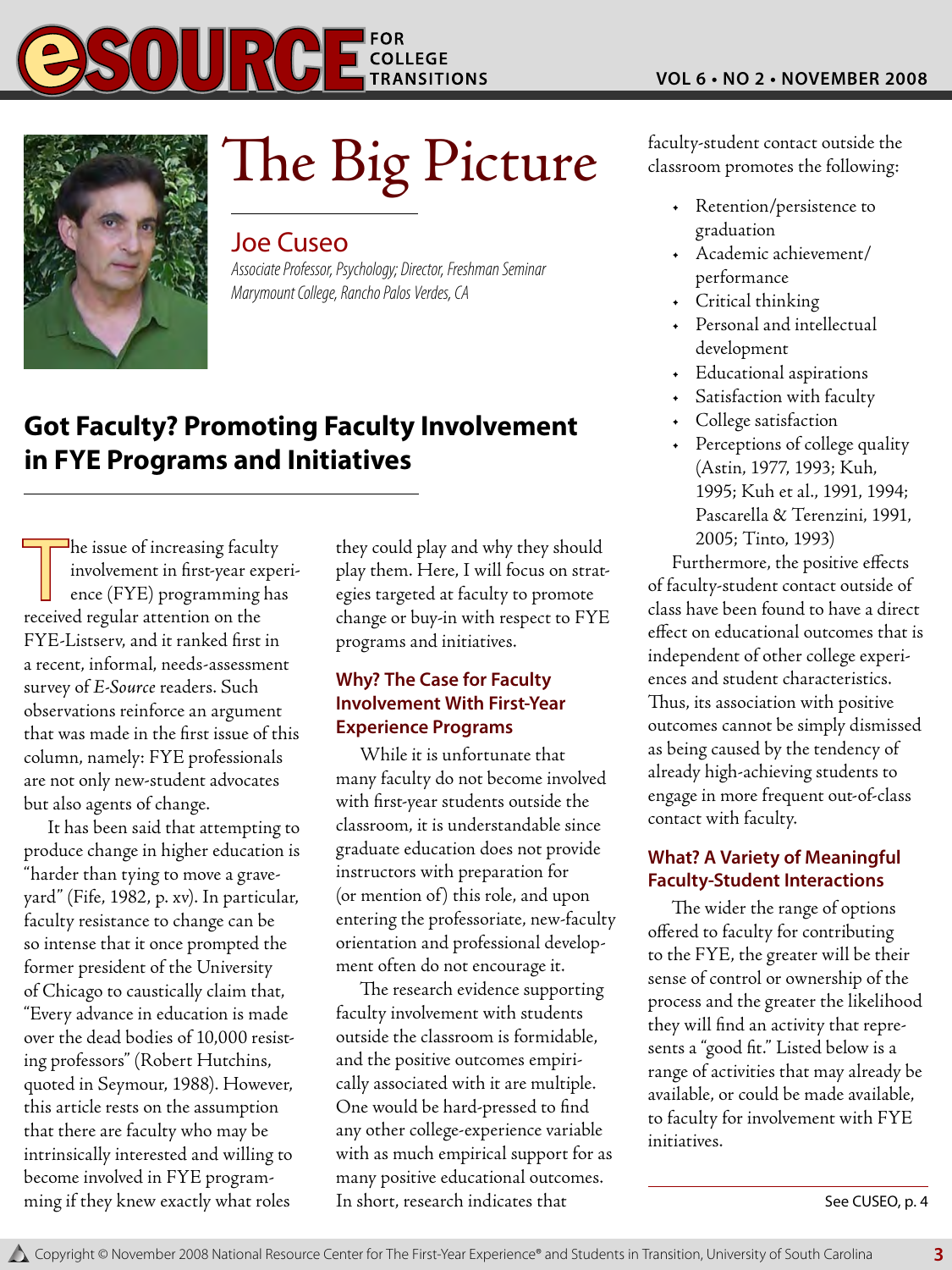# SOUR **COLLEGE**

### Cuseo Cont. from p. 3

- Faculty participate in newstudent orientation by leading small-group discussions relating to summer reading or short reading given during orientation.
- Faculty interact with students at a reception following newstudent convocation to provide students with information about their disciplines and careers related to their disciplines.
- Faculty, particularly those not involved in academic advising, serve as mentors or coaches for first-year students.
- Faculty sponsor or moderate student clubs or organizations for activities that reflect the faculty members' avocational interests (e.g., cycling, chess, theatre).
- • Faculty sponsor departmental clubs for new students interested in or majoring in their field.
- Faculty members visit student residences to conduct smallgroup discussions relating to course content, test-review sessions, tutoring, or academic advising.
- Faculty make themselves available as interviewees for new students. For example, students interview a faculty member in their major or a potential field of interest as an assignment in their FYE course.
- Faculty sponsor service-learning experiences for students in areas relating to their academic discipline.
- Faculty join students on college committees, task forces, or

councils (e.g., student retention committee, FYE advisory council, or student involvement task force).

• Faculty utilize student research teams, enabling talented firstyear students to gain experience as research assistants with the added potential of developing a product for use as a senior honors thesis, joint conference presentation with a faculty member, or professional publication co-authored with a faculty member.

The wide range of strategies cited in the foregoing list suggests that meaningful faculty involvement in first-year program initiatives may occur in multiple and varied contexts.

Given the plethora of positive outcomes that are empirically associated with faculty-student interaction outside the classroom, a multi-faceted approach to stimulating such interaction is likely to promote synergistic effects on first-year student success.

### **How? Avenues for Delivering the Involvement Message to Faculty**

Two key routes for enlisting faculty in FYE initiatives and informing them of their options for involvement are new-faculty orientation programs and faculty development programming. In addition to presenting information in person to faculty in these settings, material may be made available to faculty in print (e.g., a brochure detailing the variety of opportunities for faculty involvement with first-year students).

### *New-Faculty Orientation*

 This may be a timely opportunity to deliver a short presentation to newly hired faculty, at which time a case may be made for their involvement with first-year students. Orientation might also be a propitious time to "educate" faculty about what student affairs professionals do, why they can do it better by collaborating with faculty, and how working together works in the best interest of students at the college. New faculty may be especially good candidates for involvement in FYE programming because they may be eager to make a good impression and have yet to fall into any professional habits that might interfere with their involvement.

### *Faculty Development Programming*

 Periodic workshops, seminars, or brown-bag lunch discussions may be offered that outline ways in which faculty may become involved with students outside the classroom, and why this involvement is so important to first-year student success. Many college faculty do not realize how much impact they have on student retention, nor are they aware of what specific things they can do inside and outside the classroom to reduce student attrition. In addition, academic affairs and FYE professionals may collaborate on orchestrating faculty development efforts in conjunction with, or as a component of, the college's faculty development program since both departments share a common interest in promoting faculty behavior that contributes to student learning and student success.

### **Conclusion**

This article focused on strategies aimed at increasing faculty members'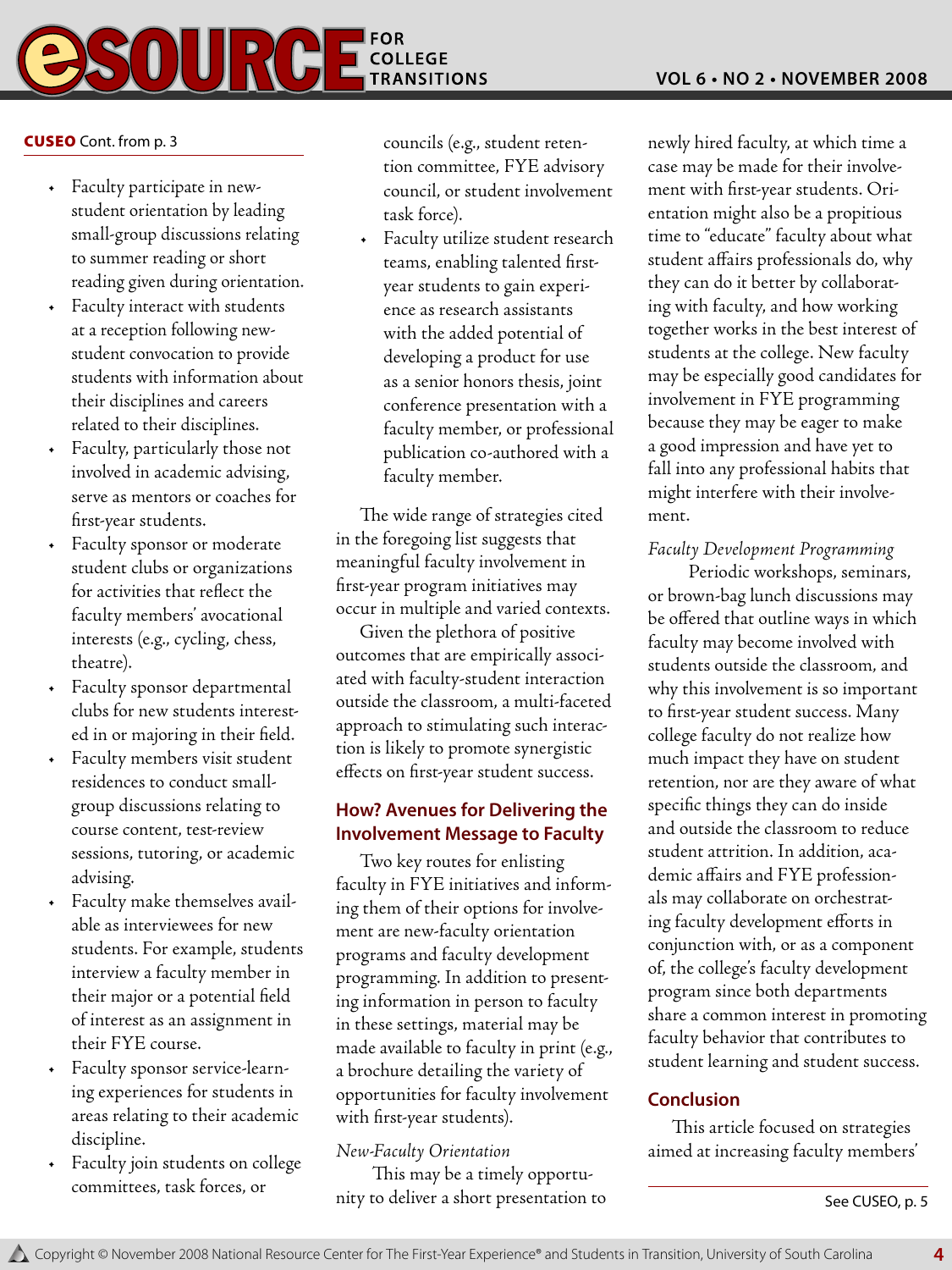### **FOR COLLEGE TRANSITIONS**

intrinsic motivation to become involved in FYE programming by appealing to evidence and studentcenteredness. The next issue of this column will focus on the role of administration in providing extrinsic motivation via faculty-centered rewards and incentives that appeal to faculty professional advancement and self-interest.

### **References**

- Astin, A. W. (1977). *Four critical years: Effect of college on beliefs, attitudes, and knowledge*. San Francisco: Jossey-Bass.
- Astin, A. W. (1993). *What matters in college*. San Francisco: Jossey-Bass.
- Fife, J. D. (1982). Foreword. In R. C. Nordvall, *The process of change in higher education institutions* (AAHE-ERIC Higher Education Research Report No. 7, pp. xv-xvi). Washington, DC: American Association for Higher Education.
- Kuh, G. D. (1995). The other curriculum: Out-of-class experiences associated with student learning and personal development. *Journal of Higher Education*, 66(2), 123-153.
- Kuh, G. D., Douglas, K. B., Lund, J. P., & Ramin-Gyurnek, J. (1994). *Student learning outside the classroom: Transcending artificial boundaries* (ASHE-ERIC Higher Education Report, No. 8). Washington, DC: George Washington University, School of Education and Human Development.
- CUSEO Cont. from p. 4 Kuh, G. D., Schuh, J. H., Whitt, E. J., Andreas, R. E., Lyons, J. W., Strange, C. C., Krehbiel, L. E., & MacKay, K. A. (1991). *Involving colleges: Encouraging student learning and personal development through out-of-class experiences*. San Francisco: Jossey-Bass
	- Pascarella, E. & Terenzini, P. (1991). *How college affects students: Findings and insights from twenty years of research*. San Francisco: Jossey-Bass.
	- Pascarella, E. T., & Terenzini, P. T. (2005). *How college affects students: A third decade of research* (volume 2*)*. San Francisco: Jossey-Bass.
	- Seymour, D. T. (1988). *Developing academic programs: The climate for innovation* (ASHE-ERIC Higher Education Report No. 3). Washington, DC: Association for the Study of Higher Education.
	- Tinto, V. (1993). *Leaving college: Rethinking the causes and cures of student attrition* (2nd ed.). Chicago: The University of Chicago Press.

### **FOR**<br>COLLEGE<br>**TRANSITIONS esourc**

*E-Source for College Transitions* (ISSN 1545-5742) is published bimonthly by the National Resource Center for The First-Year Experience and Students in Transition at the University of South Carolina, Columbia, SC 29208. Telephone (803) 777-6029. A single-year subscription is \$40. A multiple-year subscription is \$35 per year. An institutional subscription is \$100 per year or \$95 per year for a multi-year subscription.

The National Resource Center has as its mission to support and advance efforts to improve student learning and transitions into and through higher education.

The Center, a nonprofit organization, will use proceeds from the newsletter to defray publication costs, support research, and disseminate information.

The First-Year Experience is a trademark of the University of South Carolina. A license may be granted upon written request to use the term The First-Year Experience. This license is not transferable without the written approval of the University of South Carolina.

The University of South Carolina does not discriminate in educational or employment opportunities or decisions for qualified persons on the basis of race, color, religion, sex, national origin, age, disability, sexual orientation, or veteran status.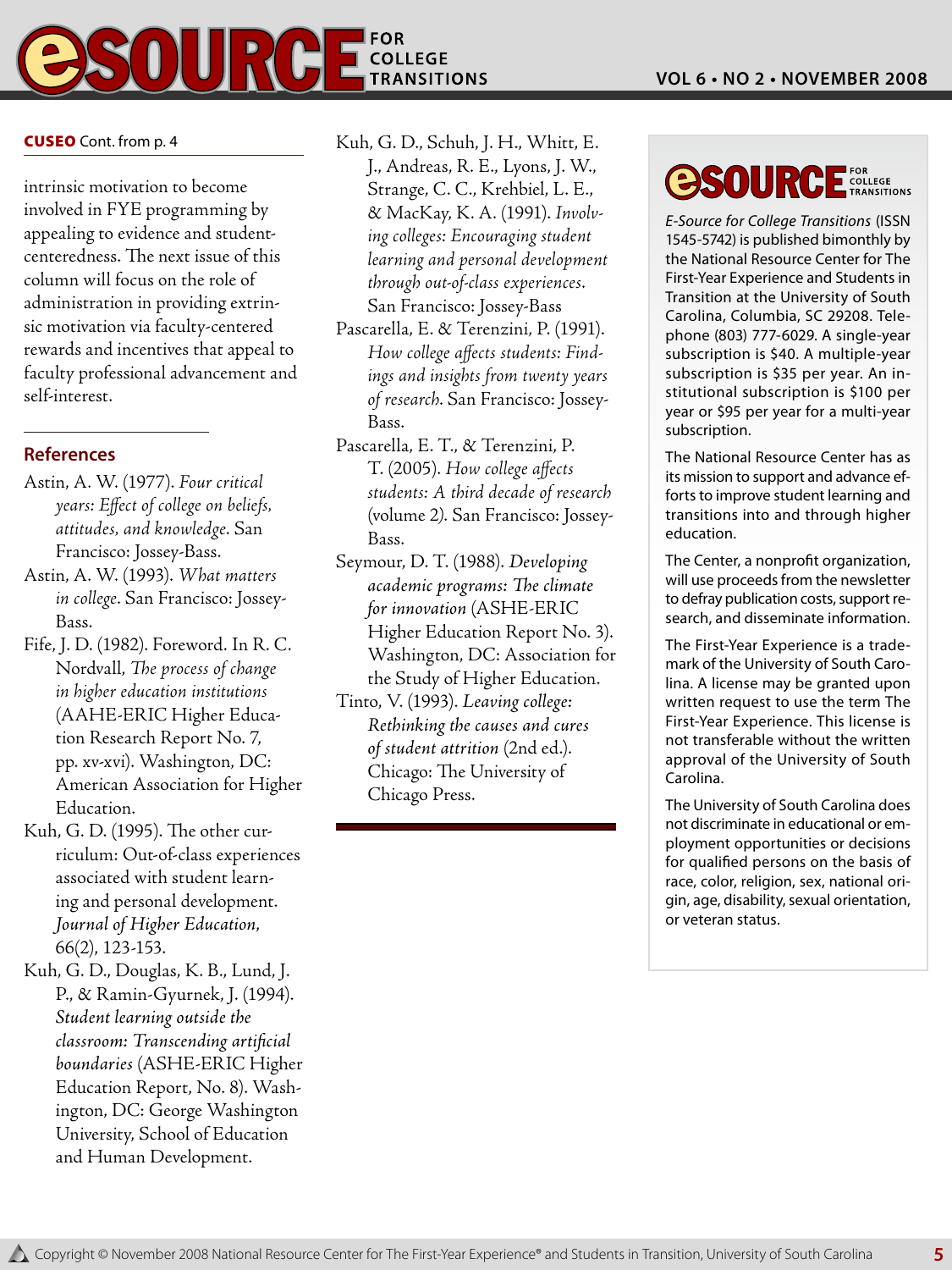## **ESOUR COLLEGE**

### **Mutual Expectations Program Improves Teaching and Learning**

To create a more powerful, effec-<br>tive, and energetic classroom<br>experience, the University of tive, and energetic classroom Missouri recently founded a program that helps open the lines of communication between faculty members and students through engaging dialogue sessions. One professor who participated in the program stated its importance simply:

"It is far too infrequent that faculty and students sit down together and have a civil discussion about teaching and learning issues. The Mutual Expectations dialogue provides a unique opportunity for just such a discussion and for approaching a common understanding of the education process," (Survey response, September 29, 2008).

### Jennifer Powell

*Graduate Assistant University 101 Department University of South Carolina, Columbia, SC*

The Mutual Expectations program develops shared understanding between faculty and students that is essential for a positive learning environment. As Melvin George (one of the founders of the Missouri program) and Kenneth Sufka (2000) noted, "When expectations are not in place, misunderstandings frequently arise, establishing a relationship is problematical, and, in the case of a student-faculty relationship, achieving an ideal learning environment is greatly jeopardized"(p. 48).

 The Mutual Expectations program is an interactive experience,



*The first Mutual Expectations Event at Missouri attracted over 150 faculty and students. (photo courtesy of the author)*

which encourages the kind of studentprofessor relationships that foster a more productive academic environment by addressing classroom issues that are of concern to both parties. The program, founded in 2005, grew out of the Wakonse Conference on Teaching and Learning. Since its introduction at the University of Missouri, there have been four large campus-wide sessions, the first of which attracted more than 150 students and faculty members. There have also been several smaller sessions, tailored for individual departments, divisional units within a college, or first-year learning communities. To emphasize the importance of mutuality, the program is currently run by a team of undergraduate students and faculty members, who share equally in the planning and facilitation responsibilities of all events.

Students and faculty members who participate in a Mutual Expectations dialogue session go through a series of large-and small-group discussions during each 90-minute session. The participants are divided into small groups with an almost equal number of faculty and students and are given time to individually brainstorm what they expect of each other in the classroom. Then they share their expectations within their small group. Within the context of the large group, common themes or expectations that surprised or challenged students or faculty members are discussed.

The program has received strong support from both faculty and students who have benefited from participating in various ways.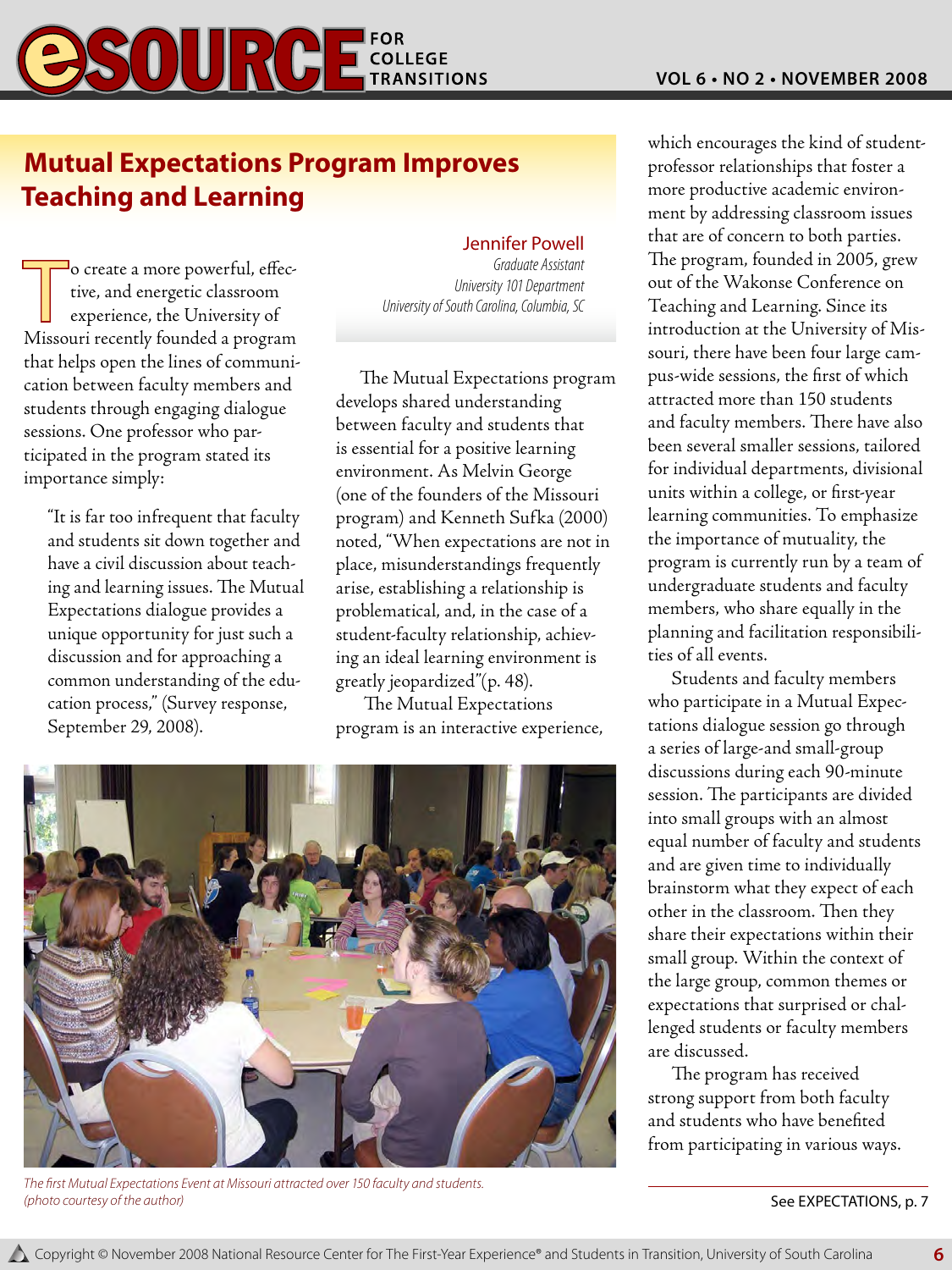

#### **EXPECTATIONS** Cont. from p. 6

Professors have reported changing the way they present information, design their syllabi, and reach out to students via e-mail and during office hours. For example, many professors have opted to have office hours in the evening or in local coffee shops to be more approachable for students seeking help. Faculty have also increased the use of technology in the classroom, including videos and PowerPoint presentations.

The program has also given professors a better understanding of the challenges their current students may be facing, such as the need to work part-time to finance their education or participate in extracurricular campus activities, and the number of hours students typically have available to study due to these additional pressures. George points out that the program "has been particularly helpful in encouraging new students to talk with faculty without being intimidated, and it provides opportunities for faculty to understand more fully today's students, not yesterday's," (personal communication, September 15, 2008).

Equally helpful for students, the program has encouraged more students to approach professors not only for help but also to establish a relationship with them at the beginning of each semester. The program gives students an opportunity to think about how they can shape their classroom experience themselves, by understanding professors and the techniques they use in the classroom. Vicky Riback-Wilson, also a faculty founder and coordinator of the program, sums up one of the main outcomes of the program: "By



*Student co-founder Sarah McKay leads her group through a series of reflection questions about their expectations in the classroom. (photo courtesy of the author)*

providing a designated time and space for dialogue, Mutual Expectations focuses attention on the teaching/ learning process as a shared responsibility. It forces both students and instructors to recognize that they can create a relationship and affect educational outcomes," (Personal communication, September 14, 2008).

One of the main objectives of the Mutual Expectations program is to encourage positive teaching and learning practices across the campus through individual expectation sessions in each class. Professors are encouraged to have open conversations with their classes at the beginning of each semester regarding both their expectations of the students, and the students' expectations of them and the class. By replicating these dialogues in individual classes, everyone becomes personally responsible for the learning environment and the success of that environment, and a higher level of accountability is introduced.

Here are some strategies for using the principals of Mutual Expectations dialogue within individual classes:

- • *Use the dialogues to shape class policies*. Have the conversation on the first day of class, before you hand out the syllabus. Students are not always receptive to "rules and regulations" outlined in a syllabus. By taking into account their expectations of you as an instructor and of the course, and then integrating those thoughts into the syllabus and the semester planning, you are embracing the idea of shared responsibility. The syllabus becomes more of a contract that has been discussed and agreed upon by both parties, rather than simply a list of onesided rules.
- • *Leave time for reflection*. Let students brainstorm individually

See EXPECTATIONS, p. 15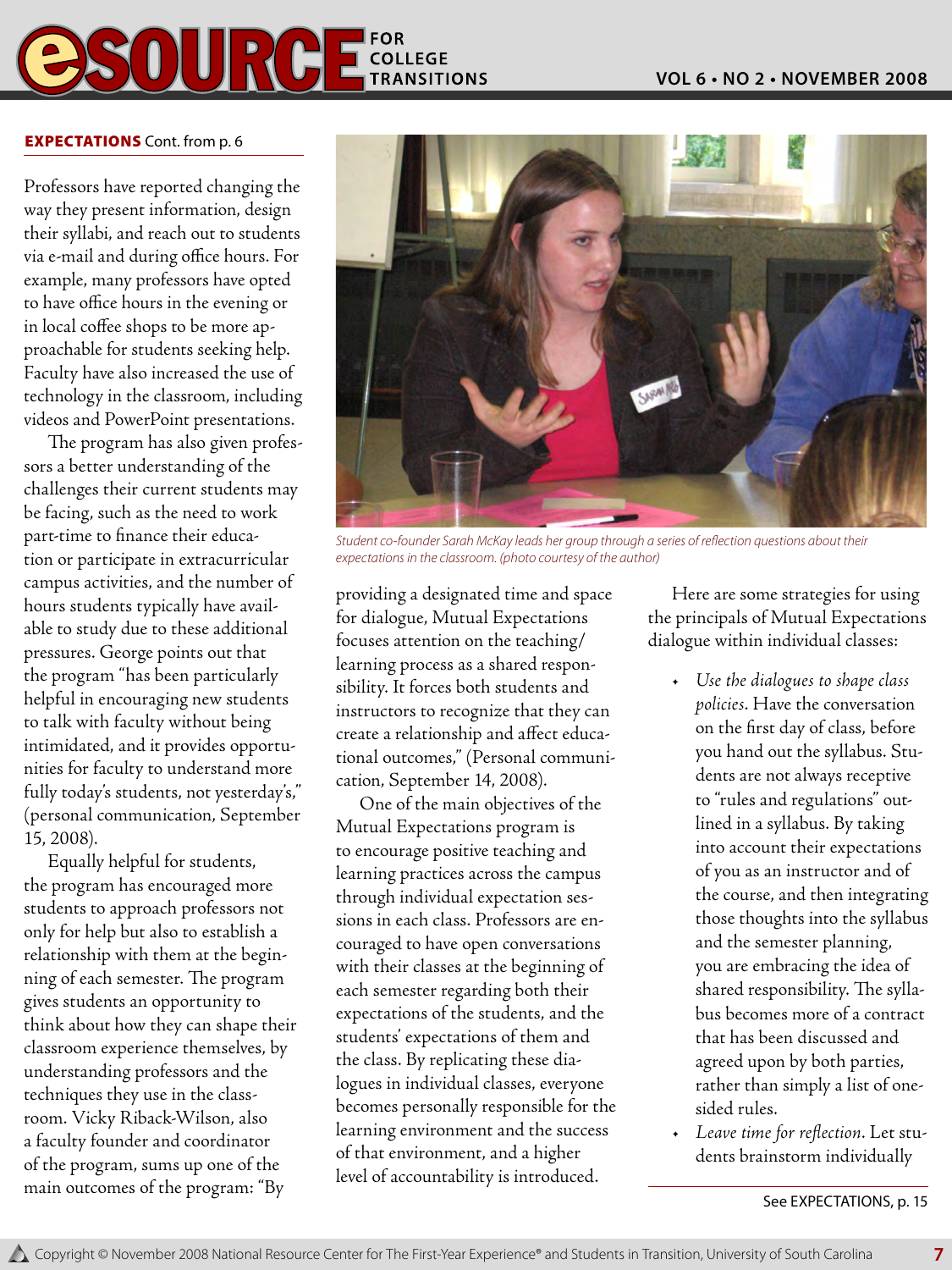

### **Innovative Programs for Promoting Engagement in the Second Year**

any higher education re-<br>
searchers and professional<br>
now agree that the sopho-<br>
more year is just as piyotal as the firm searchers and professionals more year is just as pivotal as the first and last years of a student's college experience. As Schaller (2007) notes,

[T]he sophomore year may be particularly difficult because the newness of college has worn off. Sophomores face at least three years of hard work in front of them, with increasing financial burdens over the first year. At the same time, these students may be struggling to determine career goals and to deal with personal development issues. (p. 7)

Often, the key to ensuring that the sophomore year does not become the "forgotten year" lies in

### Emily Mullins

*Graduate Assistant National Resource Center for The First-Year Experience & Students in Transition University of South Carolina, Columbia, SC*

the programming and resources offered by the institution (Gahagan & Hunter, 2006). Some colleges host on-campus welcome-back events for their sophomores; others invite them to go on exclusive outdoor retreats. No matter what the venue, more and more colleges and universities are recognizing the importance of paying special attention to sophomores, thus making them feel like a valued and integral part of the student community.

Whereas retention was previously the number-one goal driving the development of second-year programs,



The University of South Carolina's Spring Major and Information Fair provides sophomores a one-stop **See INNOVATIVE PROGRAMS, p. 9 See INNOVATIVE PROGRAMS, p. 9** *information center.*

campus professionals and faculty are also working to help sophomores stay engaged in their college experience, helping them overcome what is often referred to as the "sophomore slump." This article highlights innovative programs aimed specifically at increasing sophomores' academic and social engagement.

### **Beloit College**

Beloit College in Beloit, Wisconsin, boasts the longest-standing sophomore program in the nation. Since 1991, Beloit has offered its Sophomore-Year Initiatives Program, which emphasizes sophomores' independence and self-knowledge. The program offers students an outlet to think about and discuss their choice of major and directs them to extracurricular activities to remain engaged in the campus community. Activities include a welcome-back dinner at the beginning of the fall semester and a two-day off-campus retreat in November, both of which allow for the discussion of internship and study abroad opportunities with faculty members, as well as fostering relationships with faculty, staff, advisors, and peers. There is also a majors fair in the spring semester, often considered "crunch time" for those sophomores who have not yet chosen a course of study (Dubois, n.d.).

When asked what makes Beloit's program unique, Joy de Leon, assistant dean for academic advising and co-director of the Sophomore-Year Initiatives Program, said it is the program's partnership and continuity with academics and faculty relations. Impressively, the same faculty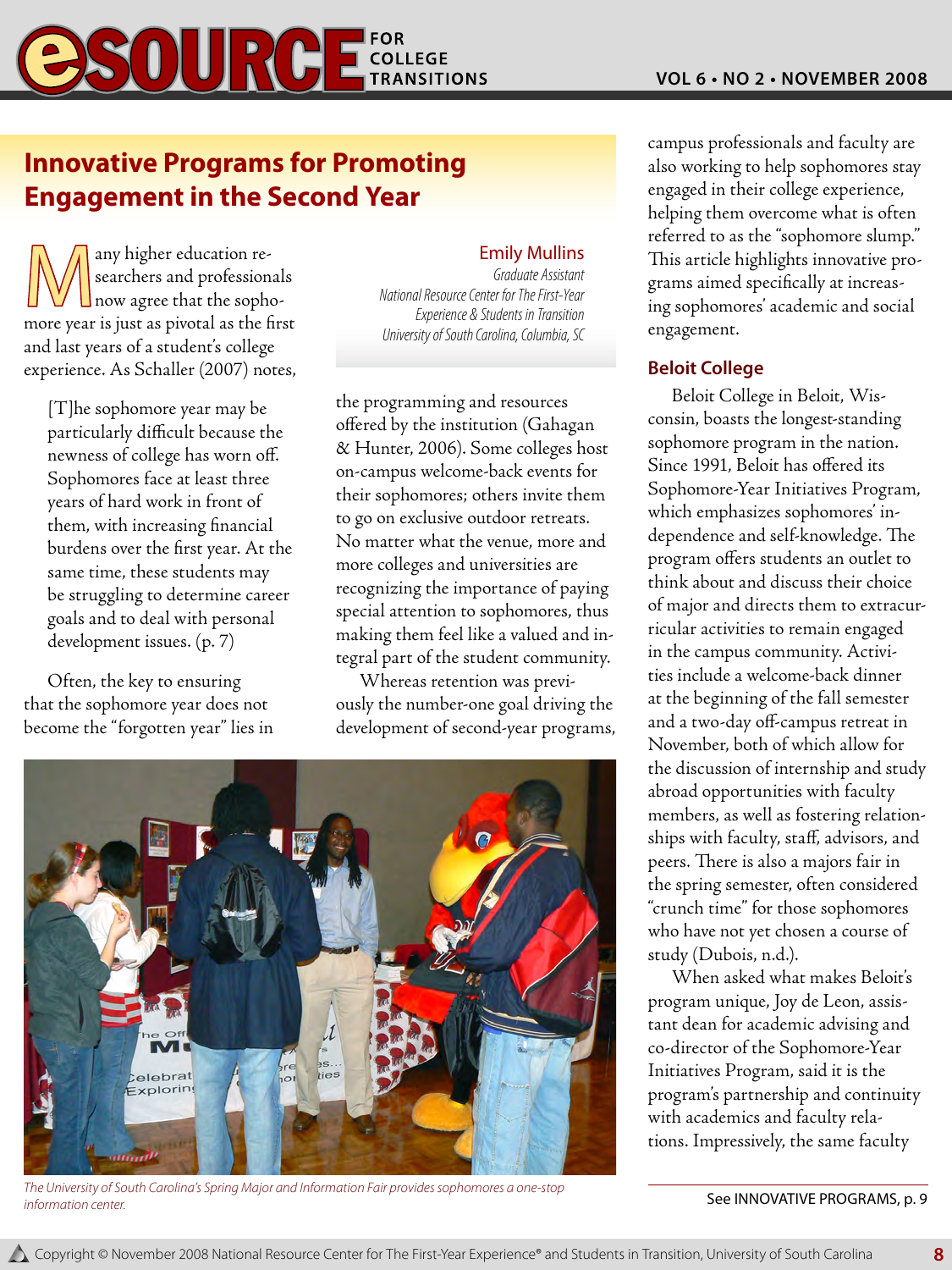#### **FOR**  $\mathbf{0}$ \_\_.<del>\_.</del><br>| COLLEGE **TRANSITIONS**

#### INNOVATIVE PROGRAMS Cont. from p. 8

members who lead first-year seminars also lead a second-year seminar and attend the welcome-back dinner and the fall retreat for sophomores. "At conferences, people ask how we get the faculty to agree to do that," observed de Leon. She added that faculty members receive a small stipend for their participation but asserted that they are more motivated by maintaining the culture of closeknit faculty-student relations than money. "We believe that this continuous faculty-student connection from the first year to the second is the key to the students' success."

### **Colorado College**

Colorado College, located in Colorado Springs, offers a Sophomore Jump program and includes a campus activities night; a welcome-back Hawaiian luau dinner; study abroad and volunteer fairs; and various workshops on scholarships, internships, and personality assessment. Programs are intended to increase students' self-knowledge and encourage students to use these new insights to make informed choices regarding their futures. As a part of the Jump program, the college is piloting a four-day outdoor adventure retreat for sophomores this fall designed, in part, to increase students' leadership

abilities by allowing them to take on new challenges and responsibilities in the great outdoors as opposed to the normal classroom setting. "The attempt is to use the many metaphors of the outdoors to address the struggles that sophomores face. For example, sophomores are trying to find direction in their life, and when outdoors, they have to use a compass to find their way," explained Julie Stockenberg, director of first-year and sophomore studies and advising.

The retreat, which includes a whitewater rafting excursion, will implement a curriculum designed to allow sophomores to re-identify their strengths and values and engage in self-reflection. According to Stockenberg, each student will be given "a journal that includes readings, quotes, prompts, and space for reflection." Having the retreat in the middle of the fall semester allows participating students to reflect not only on their first year of college but also on their experience thus far into their second year.

Although space is limited for the retreat, all sophomores are encouraged to apply, explaining why they want to attend and what they hope to gain from the experience. There is a nominal charge to attend the retreat, and the college has dedicated funds to cover the majority of costs and provide scholarships.

For more information on the sophomore programs describe in this article, visit Beloit College at www.beloit.edu/syi/

Colorado College at www.coloradocollege.edu/academics/sophomore/ Loyola College at www.loyola.edu/sophomoreinitiatives University of South Carolina at www.sa.sc.edu/tsi/ National Resource Center at www.sc.edu/fye/resources/soph/



*A sophomore obtains information on study abroad opportunities at the University of South Carolina Spring Major and Information Fair.*

### **Loyola College**

Loyola College in Baltimore, Maryland, also hosts an outdoor program for its sophomores as well other offerings throughout the academic year. Programming focuses on fostering new relationships, defining a life purpose, and broadening minds and includes discussion and guidance in the art of Ignatian discernment a decision-making process using spiritual exercises. Beginning with SophoMORE Week in September, students are introduced to a number of upcoming programs available to them. Coffee, Cake, and Conversation gathers students together four to five times a year to discuss various topics. For a small fee, the Mystery Bus event encourages participants to interact with one another while finding their way around a mystery location. In October, students are invited to attend and participate in a one-day conference entitled Navigating Your Sophomore Year, and January's offering, prior to the beginning of the spring semester, is the RoadTrip, a three-day retreat led by faculty, administrators, and upper-class students with an emphasis on developing

See INNOVATIVE PROGRAMS, p. 10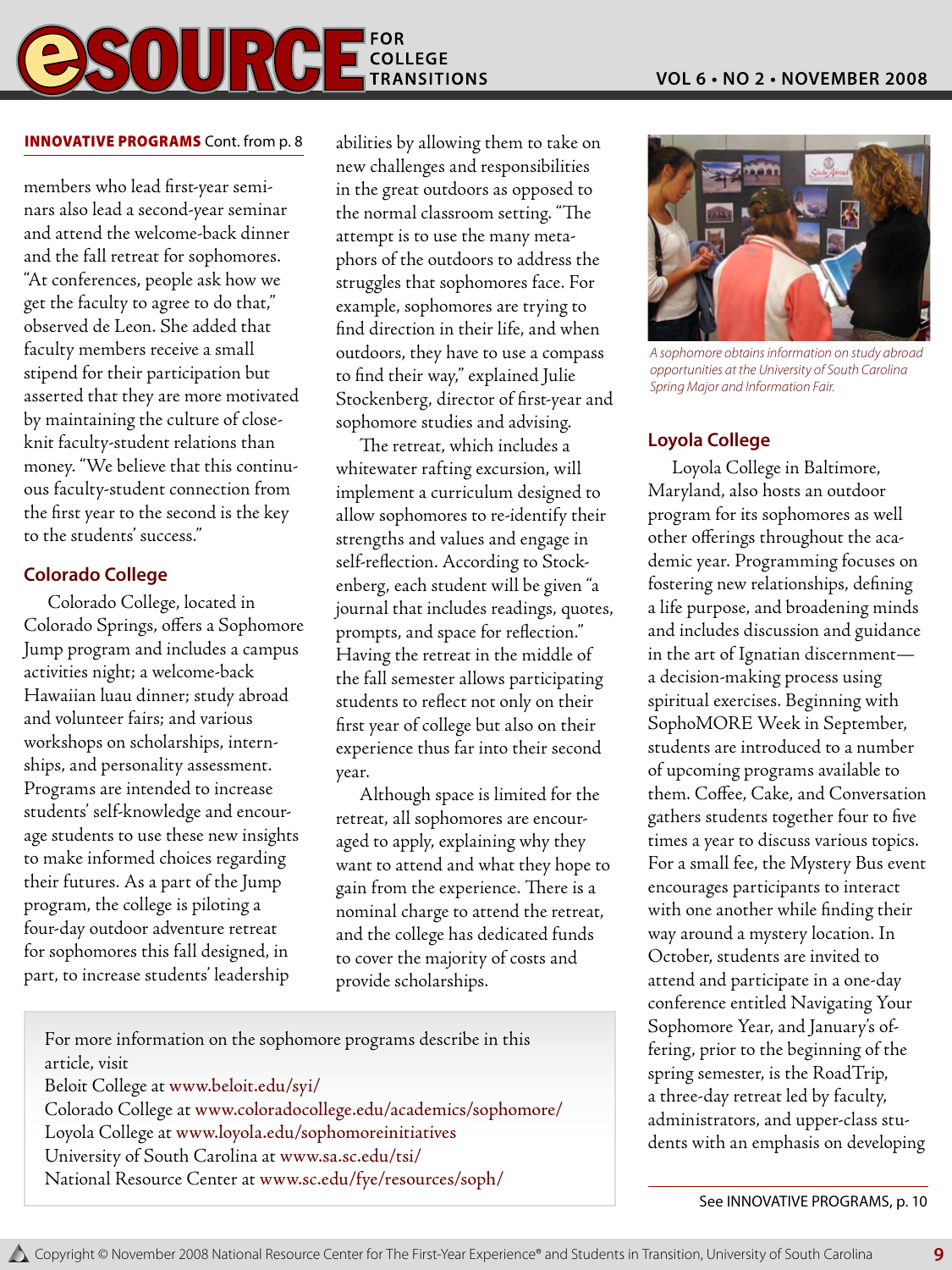## **COLLEGE TRANSITIONS**

### INNOVATIVE PROGRAMS Cont. from p. 9

lasting relationships; discovering one's joys, gifts, and talents; and learning how to respond to the needs of the Baltimore community.

In addition, the Best of Baltimore immerses sophomores in cultural and sporting events happening in their community, and Ad Infinitum is structured for small student groups to assess their strengths in the context of a living/learning community. To end a year filled with engaging activities, Loyola offers, in collaboration with the department of recreational sports and under the leadership of staff members from several different divisions of campus, the Discovery program—an outdoor retreat for sophomores to wind down the year together by kayaking and camping after finishing their spring exams. Director of Sophomore Initiatives Michelle Cheatem explained, "This allows [sophomores] to reflect on their

last two years and to think about their calling in life."

### **University of South Carolina**

The University of South Carolina in Columbia, a large flagship university, is taking cues from the ways smaller colleges cater to their sophomores' needs. South Carolina's The Sophomore Initiative (TSI) is gaining momentum. In addition to programming designed to assist sophomores in deciding on a major and enriching their campus experience, TSI also focuses on posting resources for postgraduation education options on the University web site.

The University hosted its first sophomore fair last spring, and it is following up this fall with the Sophomore Information and Majors Fair for students interested in learning about studying abroad; internships; and declaring, changing, or adding a major. Also, this fall South Carolina piloted its first welcome-back event for



*Sophomores had a chance to rekindle and start new friendships at the University of South Carolina's*  **Sophomore Beach Bash.** Sophomore Beach Bash. **p. 11** See INNOVATIVE PROGRAMS, p. 11

sophomores—the Sophomore Beach Bash, a gala at the campus fitness and wellness center with food and activities to encourage students to reconnect with peers and campus life.

### **Summary**

While this article has highlighted only a few of the many programs higher education institutions are offering to ensure that sophomores remain engaged in their community, many more colleges and universities are starting to pay attention to the sophomore-year experience. Scholars are also generating new research on this important topic. The National Resource Center, has published two monographs on sophomore issues (see www.sc.edu/fye/publications/ catalog/bfcy/index.html).

### **References**

- Dubois, A. (n.d.). The sophomore year experience: Utilizing resources to support the second year residential student. Retrieved September 20, 2008, from http://www.reslife.net/html/ programming\_1206b.html
- Gahagan, J., & Hunter, M. S. (2006). The second-year experience: Turning attention to the academy's middle children [Electronic version]. *About Campus*, *11*(3), 17-22.
- Schaller, M. A. (2007). The development of college sophomores. In B. F. Tobolowsky & B. E. Cox (Eds.), *Shedding light on sophomores: An exploration of the second college year* (Monograph No. 47, pp. 1-11). Columbia, SC: University of South Carolina, National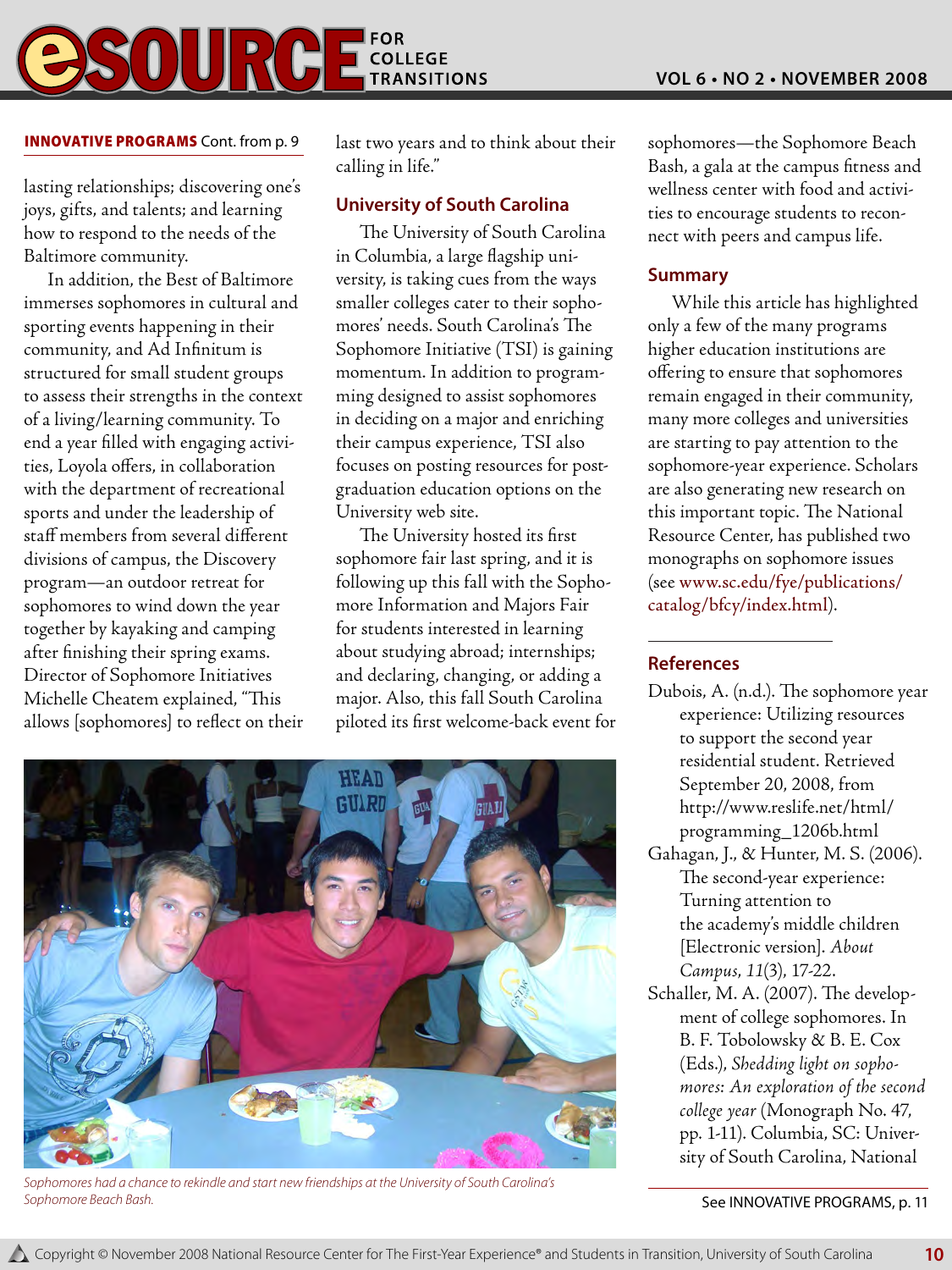**11**

#### INNOVATIVE PROGRAMS Cont. from p. 10

Resource Center for The First-Year Experience & Students in Transition.

### **Related articles in E-Source**

Schaller, M.A. (2005). Supporting sophomores in making the transition to an internally directed life. *3*(3), 7.

Williams, J. (2003). Vocational focus supports students during the "sophomore slump." *1*(2), 1.

### *E-Source* **Submission Guidelines**

**Audience:** *E-Source* readers include academic and student affairs administrators and faculty from a variety of fields interested in student transitions. All types of institutions are represented in the readership.

**Style:** A limited number of feature-length stories will be interspersed with shorter research briefs or news items. Tables, figures, and artwork will be included on a space-available basis. Limited references can be printed. Articles, tables, figures, and references should adhere to APA (American Psychological Association) style. Annotations of new resources should include the following: complete title of the publication, author(s) or editor(s), publisher, publication date, and complete URL if source is available online. *E-Source* does not publish endorsements of products for sale.

**Length:** Feature-length articles should be 500-1,000 words. Brief articles should be 250-500 words. Annotations of new resources should be no more than 50-100 words. The editor reserves the right to edit submissions for length.

**Format:** Submissions should be sent via e-mail as a Microsoft Word attachment.

**Copyright:** Articles shall not have been registered for copyright or published elsewhere prior to publication in *E-Source*. Photographs are welcome with a signed release form and name of photographer or copyright owner.

**Contact Information:** Contact information will be published with each article selected for publication in *E-Source*. Please include the following information with your submission: name, position title, department, institution, address, phone number, and e-mail address.

**Submissions Deadlines:** For the January issue, the deadline is November 17.

Please address all questions and submissions to: Toni Vakos, Editor National Resource Center for The First-Year Experience and Students in Transition • University of South Carolina 1728 College Street • Columbia, SC 29208 E-mail: vakost@mailbox.sc.edu Phone: (803) 777-1924 • Fax: (803) 777-9358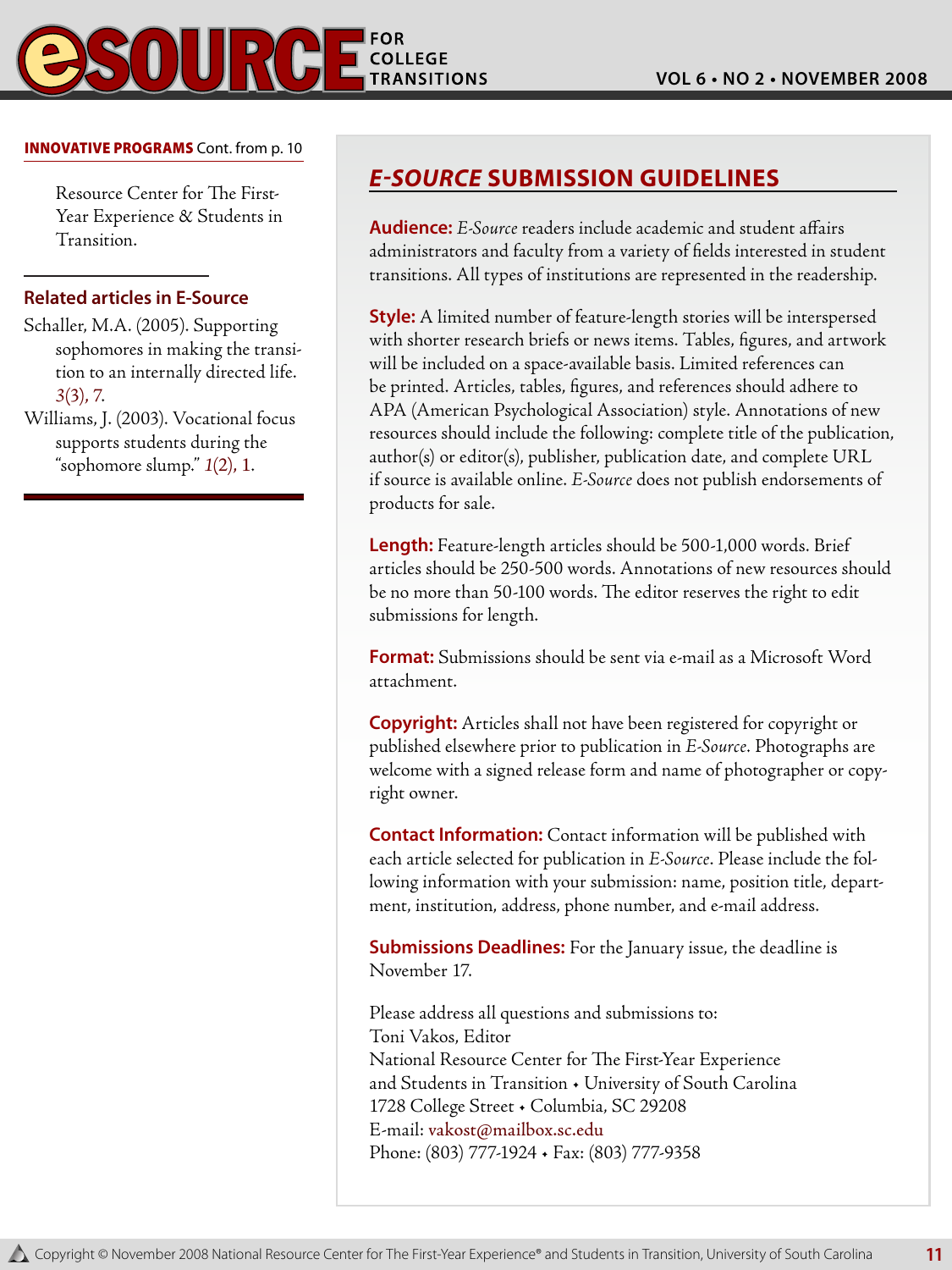# **BSOURGE**FOR

### **The Capstone Experience: Fulfilling Multiple Goals for Student and Institutional Success**

All any schools use senior<br>
capstone experiences as a<br>
way to prepare their graducapstone experiences as a ates for life outside the university; to springboard into the professional workforce or graduate school; and to evaluate specific programs, curricula, missions, and the overall success of the institution in educating and preparing students. These programs, their learning outcomes, and assessment methods vary. After posting a call for information on the senioryear experience listserv hosted by the National Resource Center for The First-Year Experience and Students in Transition to identify nationally recognized capstone courses, the websites of eight capstone experiences were reviewed (S. Kerrigan, personal communication, July 29, 2008). These programs included capstone courses and more loosely designed structures offered in the senior year. This article focuses on five initiatives that are representative and highlights common themes and purposes that were identified. These include institutional assessment, professional preparation, interdisciplinary learning, and hybrid capstone courses.

### **Institutional Assessment**

In addition to furthering student learning, some universities use capstone courses as a way to measure their own success in educating students, adhering to mission statements, and meeting institutional and programmatic objectives.

### Ryan Goodwin

*Graduate Assistant for Research and Grants National Resource Center for The First-Year Experience & Students in Transition University of South Carolina, Columbia, SC*

Portland State University (PSU) requires capstone courses of all seniors and offers more than 230 capstones. Each course must address the four main goals of Portland's general education program: "communication, critical thinking, ethical/social responsibility, and appreciation of the diversity of the human experience" (Kerrigan, 2007). Additionally, each course must meet three course-specific objectives: (a) linking field of majorstudy to community issues, (b) completing service-learning requirements in the community, and (c) creating a culminating project that addresses a specific problem recognized in the community. PSU uses several assessment strategies, including student evaluations/response, meetings between capstone faculty members, and observations, to measure the outcomes of each course, ensuring that the overall mission and goals of the whole university and general education program are being successfully addressed. Linking capstones with several evaluative measures provides PSU with a self-guided measure that promotes growth and responsibility for the whole university.

Lynchburg College builds assessment into its Senior Symposium. Specifically, the symposium is used as a

way to assess writing and higher-order thinking. Faculty members independently assess the work of the students in their sections. Peggy Pittas, assistant dean of the Lynchburg College Senior Symposium and Senior Symposium Readings Program, noted, "We use the data to help assure the development of good essay questions and also to spot writing problems. This information is shared with the appropriate faculty."

Truman State University assesses seniors using a senior portfolio tool. The portfolio, produced over the duration of a student's career, provides evidence of critical thinking and learning in six key categories: scientific reasoning, historical analysis, aesthetic analysis, interdisciplinary thinking, critical thinking and writing, and most personally satisfying experience. Students gather examples for each category from previously completed work and respond to reflecting questions, designed by the portfolio faculty team, related to the selected piece. For example, students may submit a work representative of the aesthetic analysis category and, prompted by a reflection question, describe the analytical thinking involved in the entry and discuss their thoughts on the quality of the work. In addition, students compose a cover letter summarizing their choice of works and/or their comments on the portfolio process.

These portfolios are independently created, without the structure of a traditional capstone course, and evaluated by a team of Truman faculty. A report is generated from the findings of each year's portfolios,

See CAPSTONE EXPERIENCE, p. 13

**12**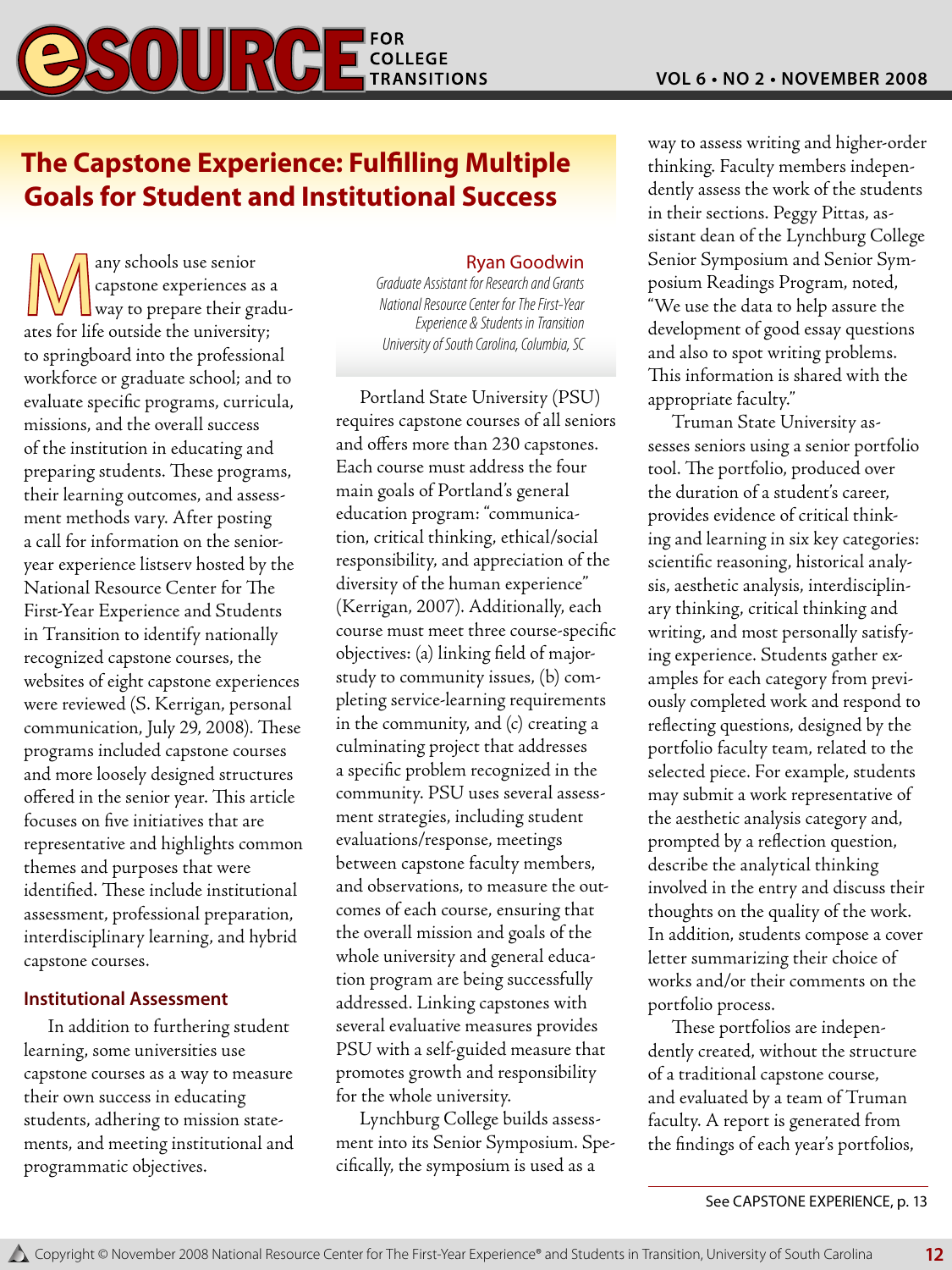### **COLLEGE FOR** SOUR

### **CAPSTONE EXPERIENCE** Cont. from p. 12

outlining portfolio scores, as assessed by the faculty team, and filtered by key category and major, while also providing student excerpts from cover letters and reflection questions to identify student perceptions of their Truman education and the portfolio project. This assessment method allows for institution-wide evaluation and growth while also promoting student reflection.

### **Professional Preparation**

Major-specific capstone courses are used at many institutions. They give students the opportunity to link learned job skills with knowledge of general professional concepts and behaviors, an area often overlooked. These types of capstone courses can offer students structured time to think about their career preparation, reflect on their college experiences, and prepare for the job search.

At the University of South Carolina-Aiken, a general capstone course, known as The Senior Year Experience, is offered along with those in specific areas including education, communication, biology, and sociology. In all capstone courses, projects are geared toward the senior's major

and career goal. Career-specific capstones and assignments offer defined goals, such as understanding the job market and identifying one's own professional skills, related to their field. More general professional topics are also discussed. For example, one Senior Year Experience syllabus at USC-Aiken includes discussions in goal setting, ethics in the workplace, interview preparation, conflict resolution, and even proper etiquette when eating, all helpful in the job search and in new professional situations (C. Feraldi, personal communication, June 27, 2008).

### **Interdisciplinary Learning**

While the capstone courses at USC-Aiken focus on specific careerrelated ideas, some institutions take a more generalist approach. At these institutions, a variety of issues, such as the environment, are used as catalyst for discussion and writing. These topical conversations are often meant to encourage critical thinking and promote a broader world view.

In the Lynchburg College Senior Symposium, students attend weekly interdisciplinary public lectures that are aligned with weekly readings and opinion papers. They follow up in small discussion sections and

For more information on the capstone programs highlighted in this article and on the National Resource Center web site, visit Truman State University at http://assessment.truman.edu/components/ portfolio/ Lynchburg College at www.lynchburg.edu/lcsr Kennesaw State University at www.kennesaw.edu/university\_studies/sye/ index.shtml Portland State University at www.pdx.edu/unst/capstone.html National Resource Center at www.sc.edu/fye/resources/syr/index.html

are challenged to continue learning beyond Lynchburg and polish formal educational skills such as writing, speaking, and analyzing in an effort to better consider modern and postcollege issues such as environmental concerns and other moral, ethical, and civic-minded questions. Students may choose to write about these topics with major in mind, linking the general ideas offered by the readings and speaker to other disciplines and majors.

### **Hybrid**

Not all capstones have one clear focus or fit. Some take a hybrid approach, including ideas from multiple areas, using the capstone course as a way to prepare students for professional and post-college life, as a way to wrap up the educational experience, and as a way to promote critical thinking.

The Senior-Year Experience Program at Kennesaw State University (KSU) offers such a hybrid program. Billed as, "The First Class for the Rest of Your Life," Kennesaw's program discusses a wide variety of topics related to the transition out of college. Reflecting on skills acquired in college, students design a career plan and grow in the areas of career search, networking, and professional skills. They also discuss the transition out of university life, learning about the traditions of commencement at Kennesaw, life cycle changes, and civic and social responsibility. KSU's Senior-Year Experience program even highlights the approaching alumni relationship to the University and its importance, encouraging students to stay linked to their alma mater.

See CAPSTONE EXPERIENCE, p. 15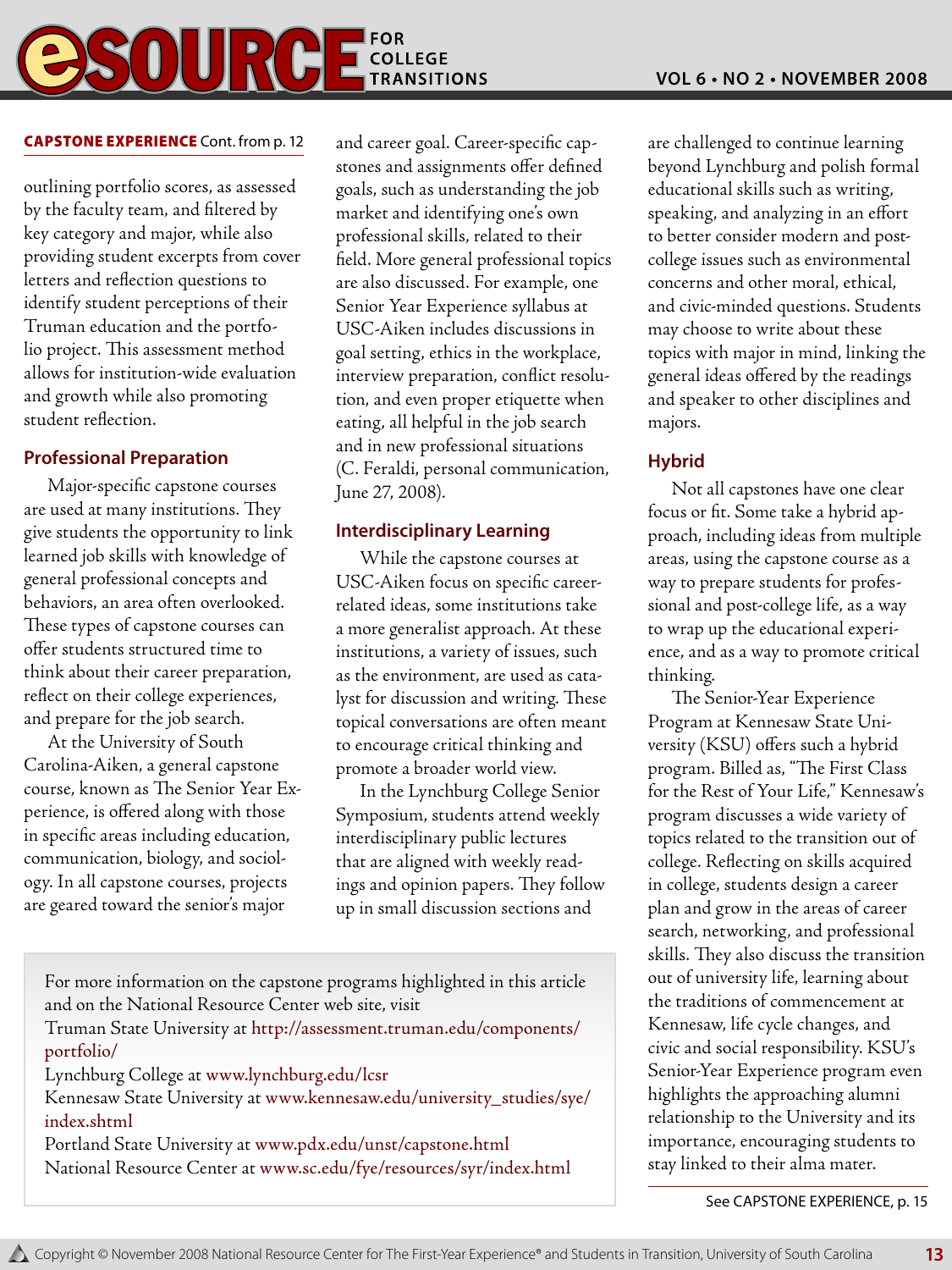#### **FOR**  $\mathbf{0}$  $\sum_{\text{COLLEGE}}$ **TRANSITIONS**

growth for inclusion in the activities clearinghouse. Once approved, these become visible to students through the University's "My Activities" web site, hosted by Samaritan Technologies, Inc. Students can search the site for activities that are of interest to them and then register for that activity online. When a student completes an activity, a completion verification form is submitted through the same web site. These forms are reviewed by designated faculty and staff each semester. Once a student's participation has been verified, the activity is automatically posted to the CCT.

Students also write a 150-word professional statement, which is reproduced at the end of the CCT. Students are encouraged to work with a faculty member or other professional on campus to create this statement, which allows them to reflect on their experiences and discuss how their cocurricular experiences have contributed to their professional growth. Professional statements change and mature as students participate in more cocurricular activities. The professional statement becomes final when the student graduates and the CCT, along with the academic transcript, is closed.

Transitions most heavily promotes the CCT during the first and second years, when involvement in cocurricular activities has the greatest potential for a positive impact on student retention. However, the CCT documents cocurricular activities throughout a student's term at the University, including internships, research, and other preprofessional experiences which, as documented on the CCT, are especially valued by employers and graduate/

**PILOT PROGRAM** Cont. from p. 2 **Contact** professional school admissions offices. Contact Students can print unofficial transcripts or request a formal transcript from the registrar (i.e., printed on security paper, bearing the university seal, and signed by both the provost, and the vice president for student and university affairs).

CCT was launched in March 2008, and in just three months, more than 500 registered activities were verified for students, and official cocurricular transcripts were printed for graduating students who requested them for submission to potential employers. After the first full year of implementation, summative assessment of the CCT will be completed by comparing the retention and academic performance of students who engaged in cocurricular activities with the retention and academic performance of students who did not. Analysis will attempt to identify any correlations between engagement (as documented on the CCT) and student performance (i.e., GPA, credit hours attempted and earned, probation or suspension, retention, and graduation rate). Demographic variables such as high school GPA, high school position (i.e., high school rank divided by high school size), SAT total scores, and college GPA have been designated for use as control variables for the analyses. Formative assessments will focus on content analysis of the professional statements written by students, which will be analyzed using a rubric designed to assess levels of professional maturity. The rubric results will be correlated with levels of engagement as documented on the CCT. Given the encouraging results during the first three months, positive findings are anticipated for the Sophomore Focus CCT pilot program.

Greg Goodman Professor, Department of Education E-mail: ggoodman@clarion.edu

Joseph Croskey Professor, Department of Academic Enrichment E-mail: jcroskey@clarion.edu

Rashelle Karp Associate Provost Carrier Administration Building Clarion University of Pennsylvania Clarion, PA 16214 Phone: 814-393-2521 E-mail: rkarp@clarion.edu Web: http://www.clarion.edu/ myactivities

### **Publications Staff**

Toni Vakos Editor

Dottie Weigel Editorial Assistant

Angie Mellor Graphic Designer

Tracy L. Skipper Editorial Projects Coordinator

> Barbara Tobolowsky Associate Director

> > Jennifer Keup Director

> > > **14**

Mary Stuart Hunter Executive Director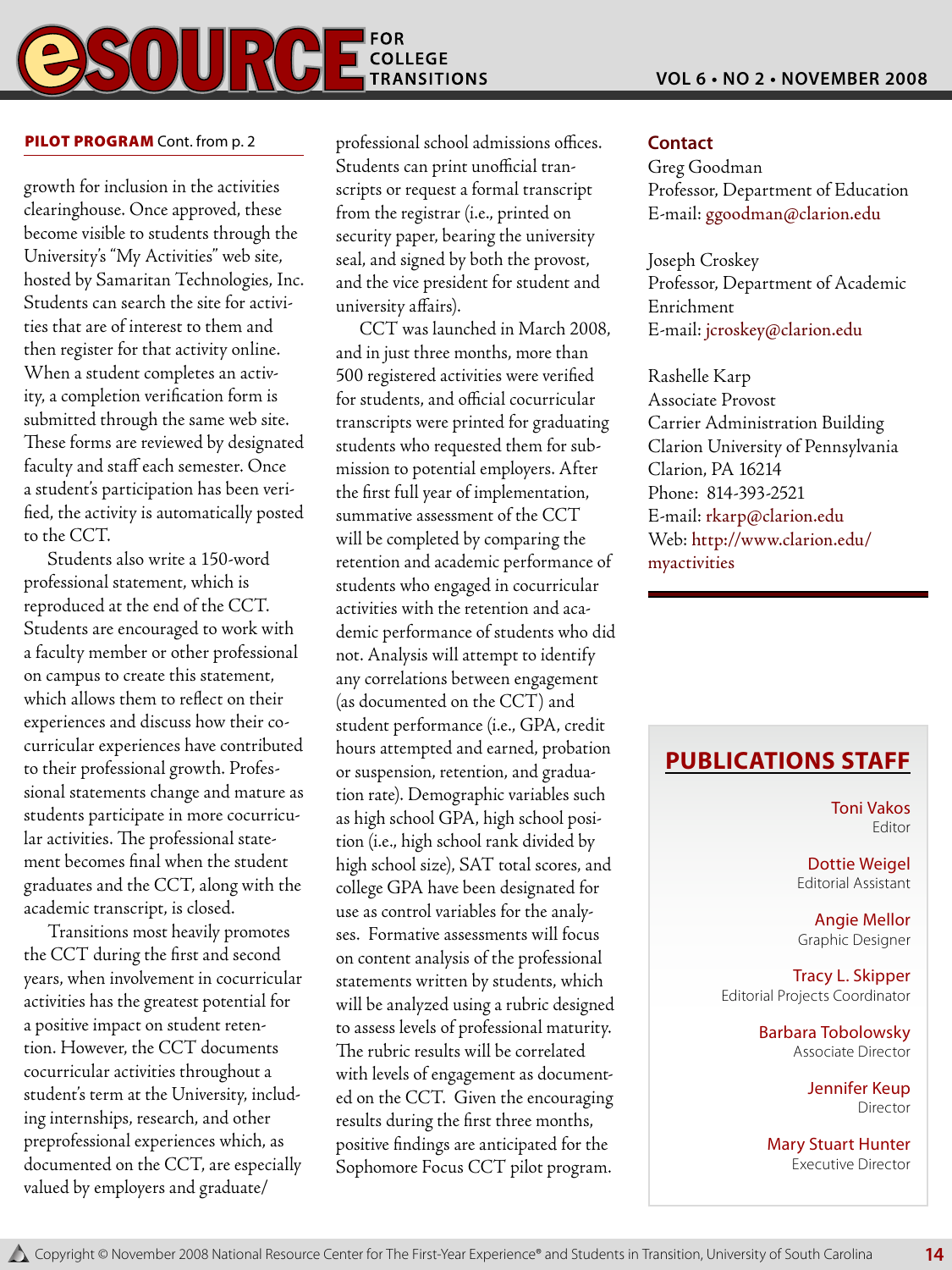### **FOR COLLEGE TRANSITIONS**

### **EXPECTATIONS** Cont. from p. 7

on a blank piece of paper or a note card before you open up the conversation for group discussion. Most students are not used to being asked what their expectations are; therefore, use prompts and guides such as what are your expectations of your professor; how do you expect your professor to treat you; what can your professor do to help create a positive learning environment—to stimulate reflection and discussion. Collect the note cards or papers at the end of the class for more thoughts and feedback that can help shape the course.

- • *Be open to feedback*. If you ask for expectations, you must be open to hearing what your students have to say. More importantly, you must be ready to meet their expectations as best as possible or to offer an honest answer about why you cannot.
- • *Allow adequate time*. If the conversation is rushed, then it will not feel genuine and will not serve its purpose. Allot enough time to solicit constructive comments from your students. For larger classes, consider breaking the students into smaller groups to discuss their expectations. Afterwards, allow each group to share one or two expectations that their group feels is most important. Also, do not forget to allot time to share your expectations of the students and the class with them.

• *Follow-up*. Adjust your syllabus according to the expectations discussed during the first class period, and make sure to hold both yourself and your students accountable to those agreed upon expectations. Check in with your students and see how those mutual expectations have shaped their class experience.

The University of Missouri's Mutual Expectations program has promoted dialogue sessions in both large and small group formats and has found that this fits well with their campus environment. The program has been well received and supported over the past three years, yet this design may not be applicable on all campuses. The model can be replicated in individual classes at any institution—even if a larger program is not in place—as a way of opening up the lines of communication and taking an active role and responsibility in the classroom environment.

*Jennifer Powell was the founder and former student coordinator of the Mutual Expectations program. For more information on the program, send an e-mail to mutualexpectations@missouri.edu.*

### **References**

George, M. D., & Sufka, K. J. (2000, Winter). Setting clear and mutual expectations: affecting learning environments. *Liberal Education*, 48-53.

### **CAPSTONE EXPERIENCE** Cont. from p. 13

### **Summary**

Although capstone experiences are administered in a variety of ways, all can offer a wealth of information to students, as well as teachers, researchers, and administrators looking for data to focus and drive development of their institutions. Capstone courses offer students the opportunity to reflect and assess while laying the groundwork for future development. After reviewing the many purposes, goals, and types of capstone courses, it is clear that there is no one right way to create or use a capstone course; rather, there are many good ways.

### **References**

Kerrigan, S., & Sukhwant, J. (2007). Assessing general education capstone courses: An in-depth look at a nationally recognized capstone assessment model. *Peer Review*, *9*(2), 13-16.

### **Related articles in E-Source**

Smith Arthur, D. C. (2005). Capstone courses provide community involvement. *3*(2), 3.

**15**